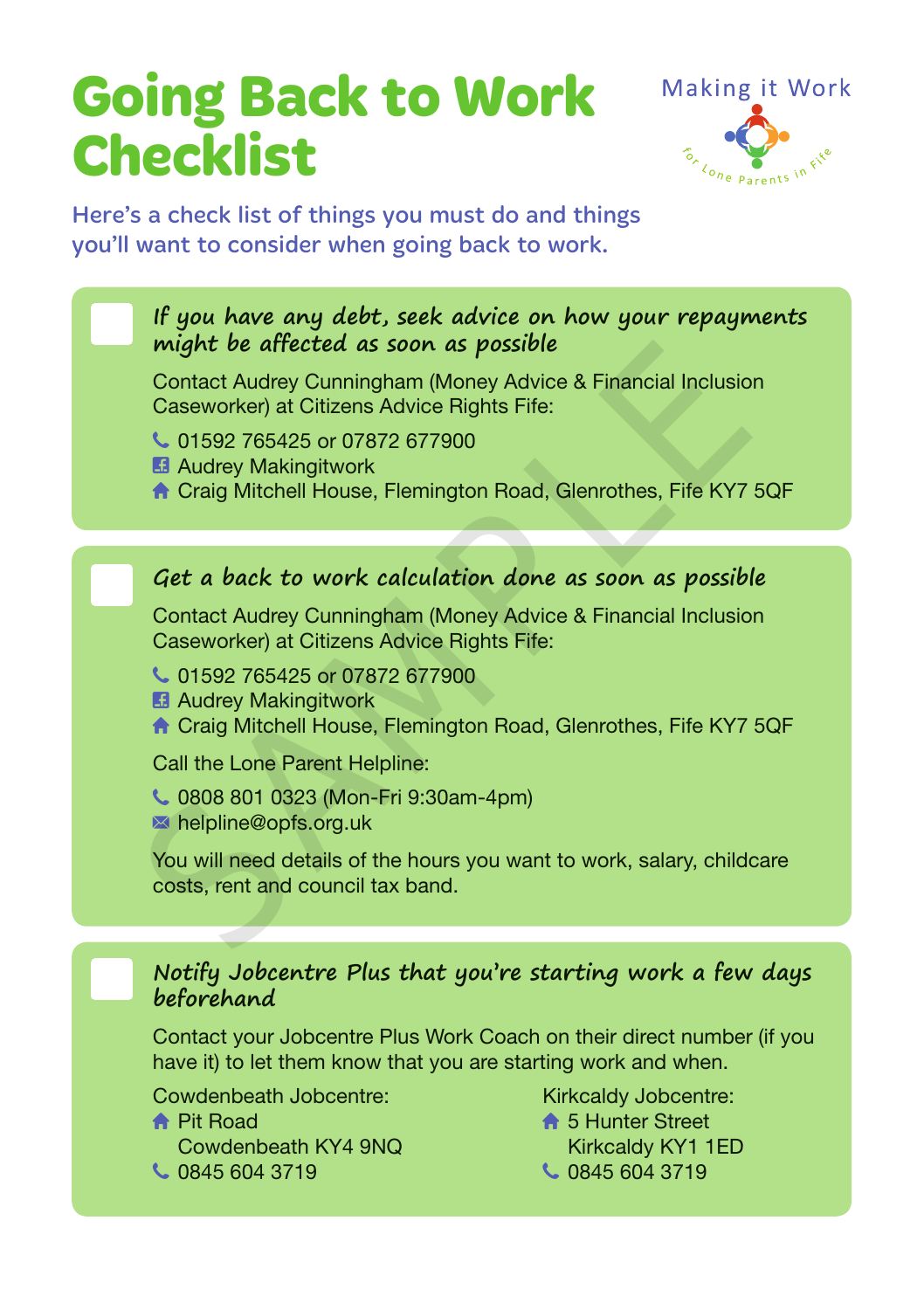### n **Report a change of circumstance to the Tax Credit Helpline a few days before you start work**

If you're already getting child tax credit, phone the Tax Credit Helpline to report a change of circumstance; tell them you are starting work. You'll become entitled to working tax credit. If you're going to use registered childcare, report this as well.

**L** Tax Credit Helpline: 0345 300 3900

### n **Notify Fife Council's Benefits & Council Tax Team <sup>a</sup> few days before you start work (housing benefit)**

If you receive housing benefit, let the Benefits & Council Tax Team know you are starting work as your housing benefit will be affected.

www.fifedirect.org.uk

C 0345 155 1155

# n **Notify Fife Council's Benefits & Council Tax Team <sup>a</sup> few days before you start work (council tax reduction)** Notify Fife Council's Benefits & Council Tax Team a fe<br>days before you start work (housing benefit)<br>If you receive housing benefit, let the Benefits & Council Tax Tea<br>know you are starting work as your housing benefit will

Let your Benefits & Council Tax Team know that you are starting work as your council tax reduction will be affected.

www.fifedirect.org.uk

0345 555 1155

### n **Notify your local Jobcentre Plus a few days before you start work.**

If you have Support for Mortgage Interest Payments, this will stop after a 4 week run-on.

Contact your Local Jobcentre Office.

Cowdenbeath Jobcentre: **A** Pit Road **Cowdenbeath** KY4 9NQ 0845 604 3719

Kirkcaldy Jobcentre: **↑ 5 Hunter Street Kirkcaldy** KY1 1ED C 0845 604 3719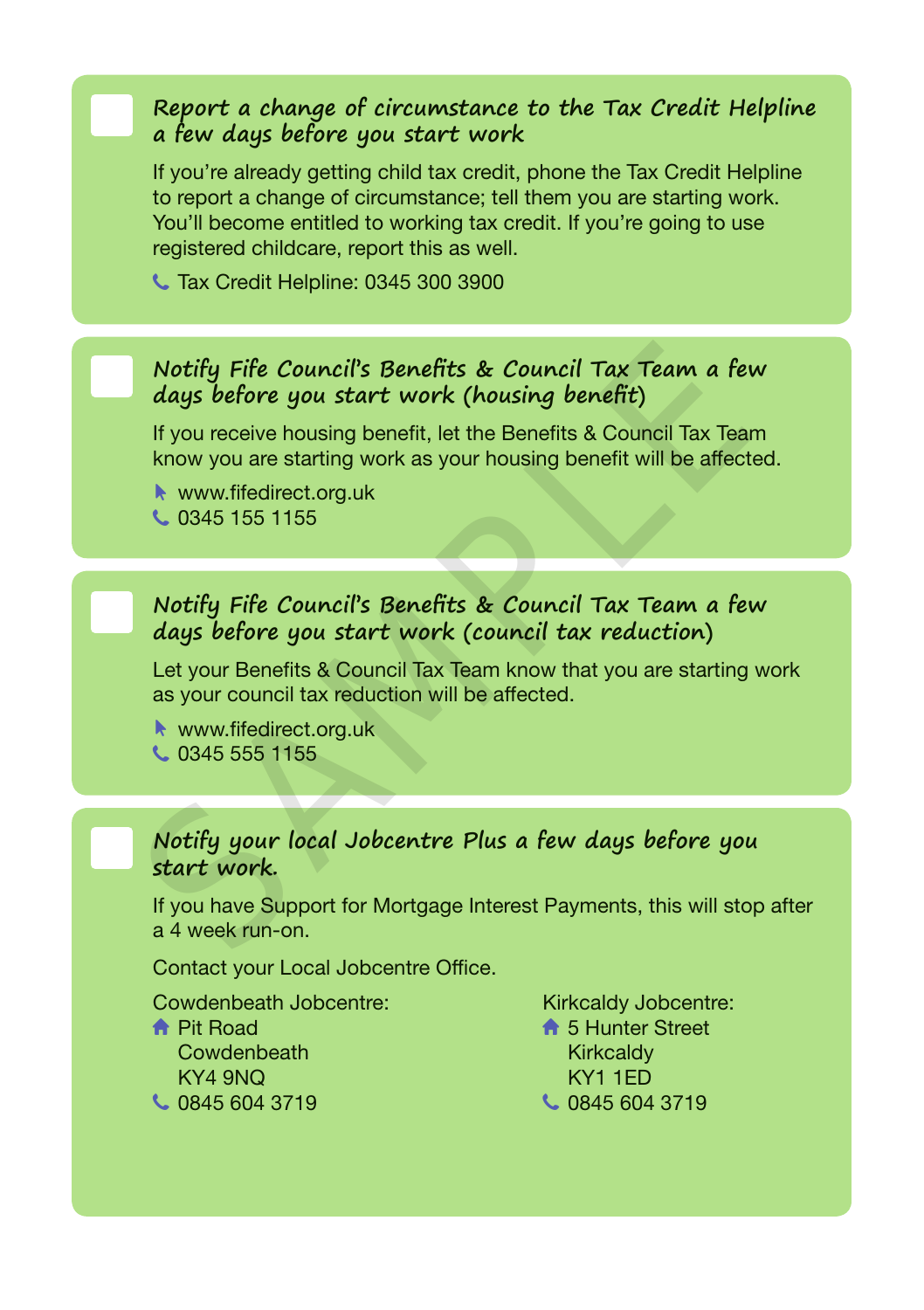## n **Check how starting work might affect any other financial help you're getting.**

For example; dental/eyesight tests, other NHS help, free school meals, clothing grants, etc.

For health costs:

www.nhshsa.nhs.uk

For free school meals & school clothing grant:

Fife Education Department

www.fifedirect.org.uk

0345 155 0066

# Look at your childcare options as soon as possible

Think about what kind of childcare is right for your child/ren and have a backup plan if your child is ill or your childcare arrangements fall though. Netwoods and the Scottish Childmining association for advice and a<br>network of the Scottish Childminical Scottish Children and a backup plan if your child is ill or your child/cene arrangements<br>though.<br>Visit Fife Council we

Visit Fife Council website for information on the different kinds of childcare.

www.fifedirect.org.uk

Visit the Registered Childcare website for details of all registered childcare in Fife.

- www.scottishfamilies.gov.uk
- C 01592 583146

The Care Inspectorate inspects all registered childcare in Scotland and publish reports on their findings which you can read online.

**WWW.SCSWIS.COM** 

Contact the Scottish Childminding Association for advice and a draft childminding contract if you are becoming a childnminder.

www.childminding.org 01592 756986 (Glenrothes)

Contact the Scottish Out of School Care Network for information on out of school care.

www.soscn.org 0141 564 1284